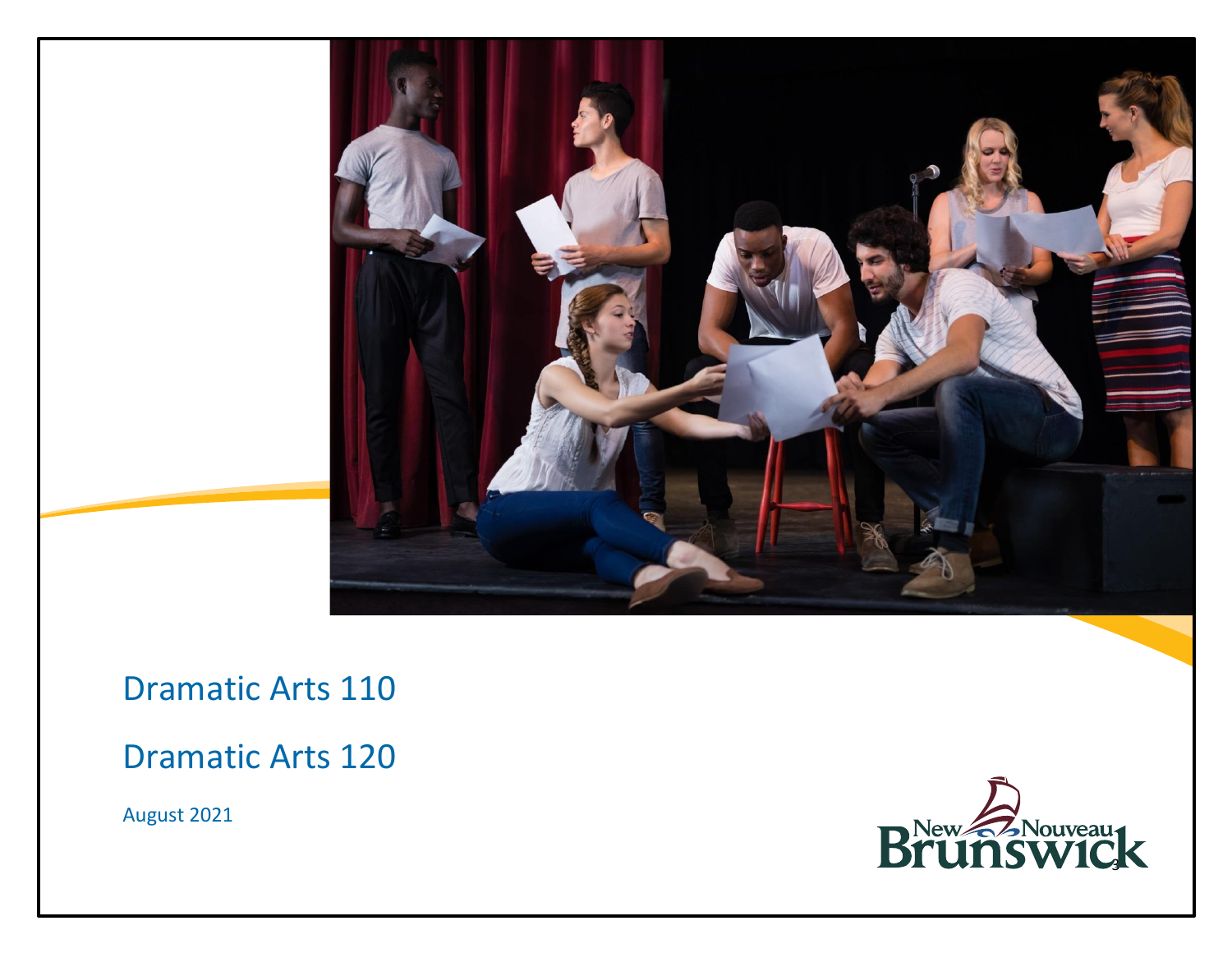# Acknowledgments

The Department of Education and Early Childhood Development of New Brunswick gratefully acknowledges the contributions of the following groups and individuals toward the development of the New Brunswick Dramatic Arts 110 and Dramatic Arts 120 Curriculum Documents:

#### **Writing Committee**

Juliette Bossé – Harbour View High School Jeffery Lloyd – Bernice McNaughton High School Daniel McGrattan – Saint John High School Brad McLaughlin – Woodstock High School Andrea Gaujacq – Fine Arts Learning Specialist, EECD

#### **Academic Reviewers**

Tania Breen – Saint Thomas University Philip Sexsmith – University of New Brunswick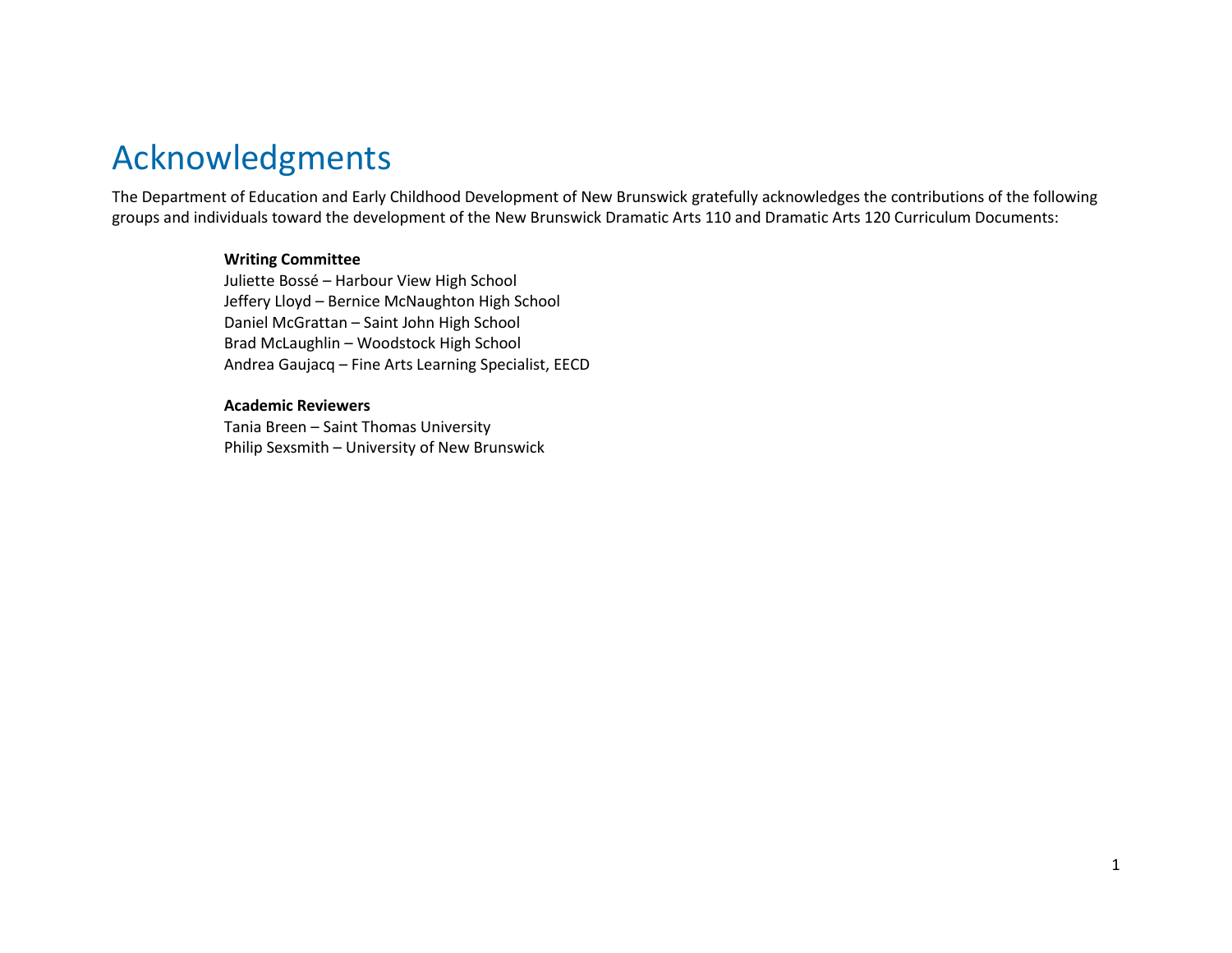# **Contents**

### **Acknowledgements**

#### **1. Introduction**

- 1.1 Mission and Vision of Educational System
- 1.2 New Brunswick Global Competencies

### **2. Pedagogical Guidelines**

- 2.1 Diverse Cultural Perspectives
- 2.2 Universal Design for Learning
- 2.3 English as an Additional Language-Curriculum
- 2.4 Assessment Practices

Formative Assessment

Summative Assessment

2.5 Cross-Curricular Literacy

### **3. Subject Specific Guidelines**

3.1 Rationale

Dramatic Arts 110

Dramatic Arts 120

- 3.2 Course Description
- 3.3 Curriculum Organizers and Outcomes

**Organizers** 

**Outcomes** 

Guidelines for Implementation and Delivery of the Curriculum

Curriculum Outcomes Summary Chart

### **4. Curriculum Outcomes**

**5. Resource Suggestions**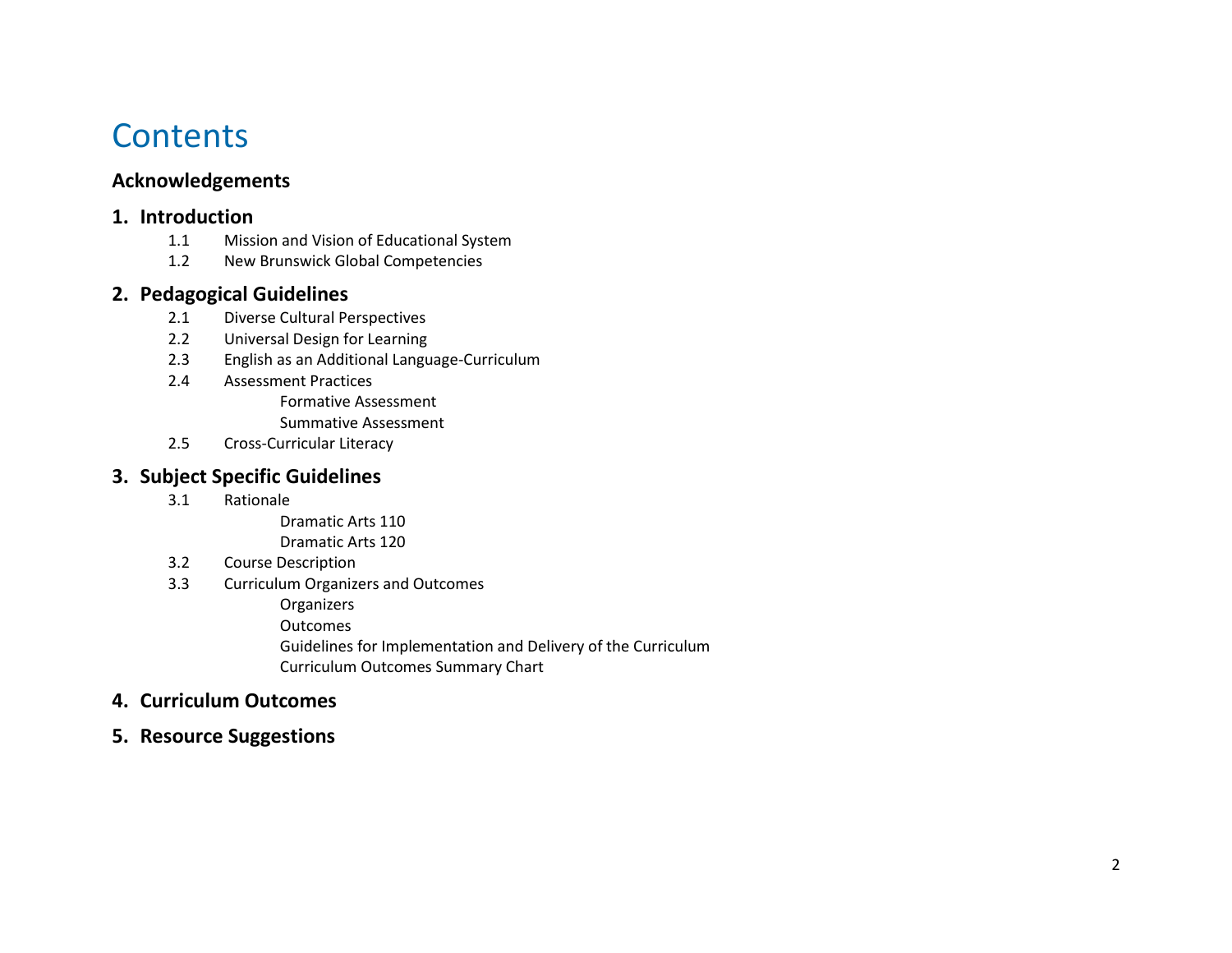# 1. Introduction

### **1.1 Mission and Vision of Educational System**

The New Brunswick Department of Education and Early Childhood Development is dedicated to providing the best public education system possible, wherein all learners have a chance to achieve their academic best. The mission statement for New Brunswick schools is:

*Each student develop the attributes needed to be a lifelong learner, to achieve personal fulfillment and to contribute to a productive, just and democratic society."*

### **1.2 New Brunswick Global Competencies**

New Brunswick Global Competencies provide a consistent vision for the development of a coherent and relevant curriculum. The statements offer learners clear goals and a powerful rationale for schoolwork. They help ensure that provincial education systems' missions are met by design and intention. The New Brunswick Global Competencies statements are supported by curriculum outcomes.

New Brunswick Global Competencies are statements describing the knowledge, skills and attitudes expected of all learners who graduate high school. Achievement of the New Brunswick Global Competencies prepare learners to continue to learn throughout their lives. These competencies describe expectations not in terms of individual school subjects but in terms of knowledge, skills and attitudes developed throughout the curriculum. They confirm that learners need to make connections and develop abilities across subject boundaries if they are to be ready to meet the shifting and ongoing demands of life, work, and study today and in the future. Click [here](https://collabe.nbed.nb.ca/sites/ccic/_layouts/15/start.aspx#/SitePages/Curriculum%20Renewal.aspx) for more information.

# 2. Pedagogical Guidelines

### **2.1 Diverse Cultural Perspectives**

It is important for educators to recognize and honour the variety of cultures and experiences from which learners are approaching their education and the world. It is also important for educators to recognize their own biases and be careful not to assume levels of physical, social, or academic competencies based on gender, culture, or socio-economic status.

Each learner's culture will be unique, influenced by their community and family values, beliefs, and ways of viewing the world. Indigenous culture views the world in a much more holistic way than the dominant culture. Disciplines are taught as connected to one another in a practical context, and learning takes place through active participation, oral communication, and experiences.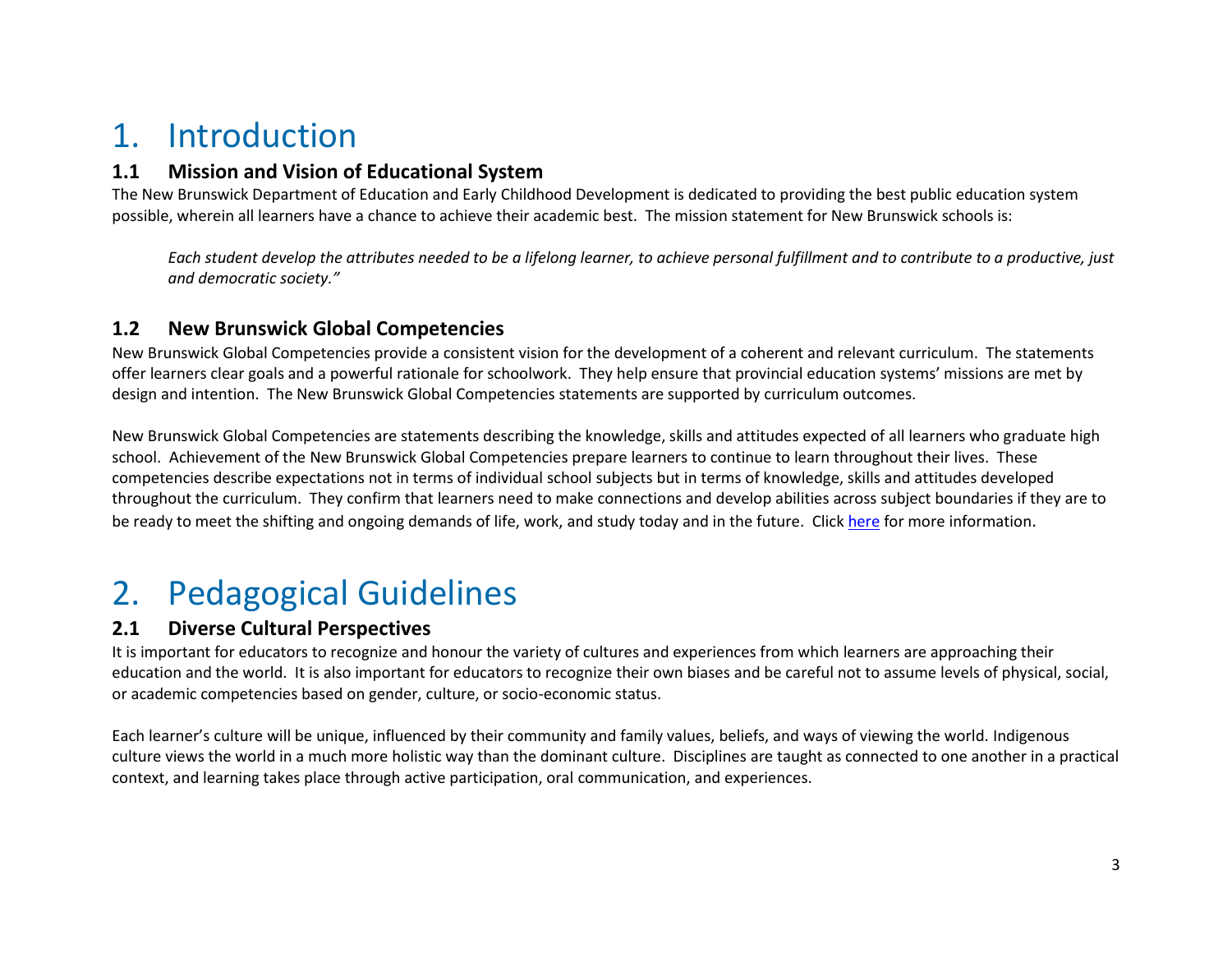Newcomer learners may also be a source of alternate world views and cultural understandings. Cultural variation may arise from the differences between urban, rural, and isolated communities. It may also arise from the different value that families may place on academics or athletics, books, or media, theoretical or practical skills, or on community. Providing a variety of teaching and assessment strategies to build on diversity will provide an opportunity to enrich learning experiences for all learners.

#### **2.2 Universal Design for Learning**

The curriculum has been created to support the design of learning environments and lesson plans that meet the needs of all learners. The [Planning for All Learners Framework](https://www2.gnb.ca/content/dam/gnb/Departments/ed/pdf/QuickTips.pdf) will guide and inspire daily planning.

#### **2.3 English as an Additional Language Curriculum**

Being the only official bilingual province, New Brunswick offers the opportunity for learners to be educated in English and/or French through our public education system. The New Brunswick Department of Education and Early Childhood Development (EECD) provides leadership from K-12 to assist educators and many stakeholders in supporting newcomers to New Brunswick. English language learners have opportunities to receive a range of instructional support to improve their English language proficiency through an inclusive learning environment. EECD, in partnership with the educational and wider communities, offer a solid, quality education to families with school-aged children.

#### **2.4 Assessment Practices**

Assessment is the systematic gathering of information about what learners know and can do. Performance is assessed using the information collected throughout the learning cycle. Educators use professional skills, insight, knowledge, and specific criteria to determine learner performance in relation to learning outcomes. Assessment is more effective if it is ongoing, participatory (formative assessment), rather than reserved for the end of a period of learning to determine a mark (summative evaluation). Each type of assessment has a different purpose, but all should be used to inform decisions regarding teaching and learning. Classroom assessment practices should be "[balanced](https://portal.nbed.nb.ca/tr/AaE/Documents/FINAL%20Balanced%20Assessment%20Doc%20April%208%202014.pdf)" (i.e., include both types), but the emphasis needs to be placed on ongoing formative assessment.

Evidence of learning needs to be collected from a variety of sources throughout the year. Some examples of assessment practices include:

| Questioning    | Projects and Investigations   |
|----------------|-------------------------------|
| Observation    | Checklists/Rubrics            |
| Conferences    | Responses to texts/activities |
| Demonstrations | Reflective journals           |
| Presentations  | Self and Peer assessment      |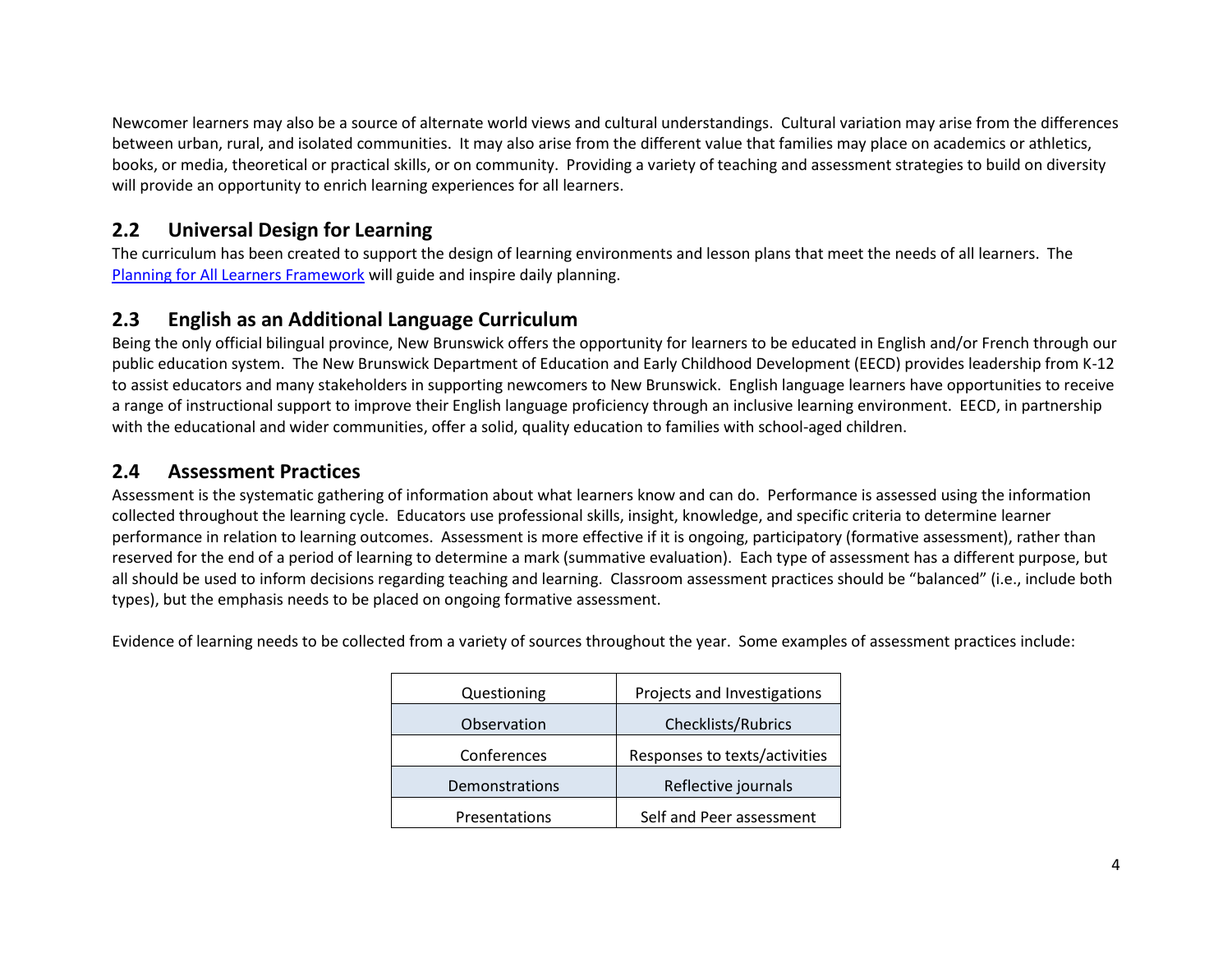| Role Play               | Career portfolios |
|-------------------------|-------------------|
| Technology applications |                   |

#### **Formative Assessment**

Learners benefit most when assessment is ongoing and is used in the promotion of learning. Formative assessment is a teaching and learning process that is frequent and interactive. A key component of formative assessment is providing ongoing feedback to learners on their understanding and progress. Throughout the process adjustments are made to teaching and learning.

Learners should be encouraged to monitor their own progress through goal setting, co-constructing criteria, and other self-and peer-assessment strategies. As learners become more involved in the assessment process, they are more engaged and motivated in their learning. Additional details can be found in the [Formative Assessment](https://collabe.nbed.nb.ca/res/sa/gr/gendocs/Formative%20Assessment%20Quick%20Reference.pdf) document.

#### **Summative Assessment**

Summative evaluation is used to inform the overall achievement for a reporting period for a course of study. Rubrics are recommended to assist in this process. For further reading in assessment and evaluation, visit the Department of Education and Early Childhood Development's Assessment and Evaluation site.

#### **2.5 Cross-Curricular Literacy**

Literacy occurs across learning contexts and within all subject areas. Opportunities to speak and listen, read, and view, and write and represent are present every day in and out of school. All New Brunswick curricula include references to literacy practices and materials are available to embed explicit strategies for strengthening comprehension and to help educators strengthen their learners reading skills.

Key documents that highlight specific cross-curricular strategies include:  $K-2$  Literacy Look Fors, 3 – 5 Literacy Look Fors, Cross-Curricular Look Fors (Grades 6-12), and Cross Curricular Reading Tools. These documents describe learning environments and key strategies that support crosscurricular literacy practices.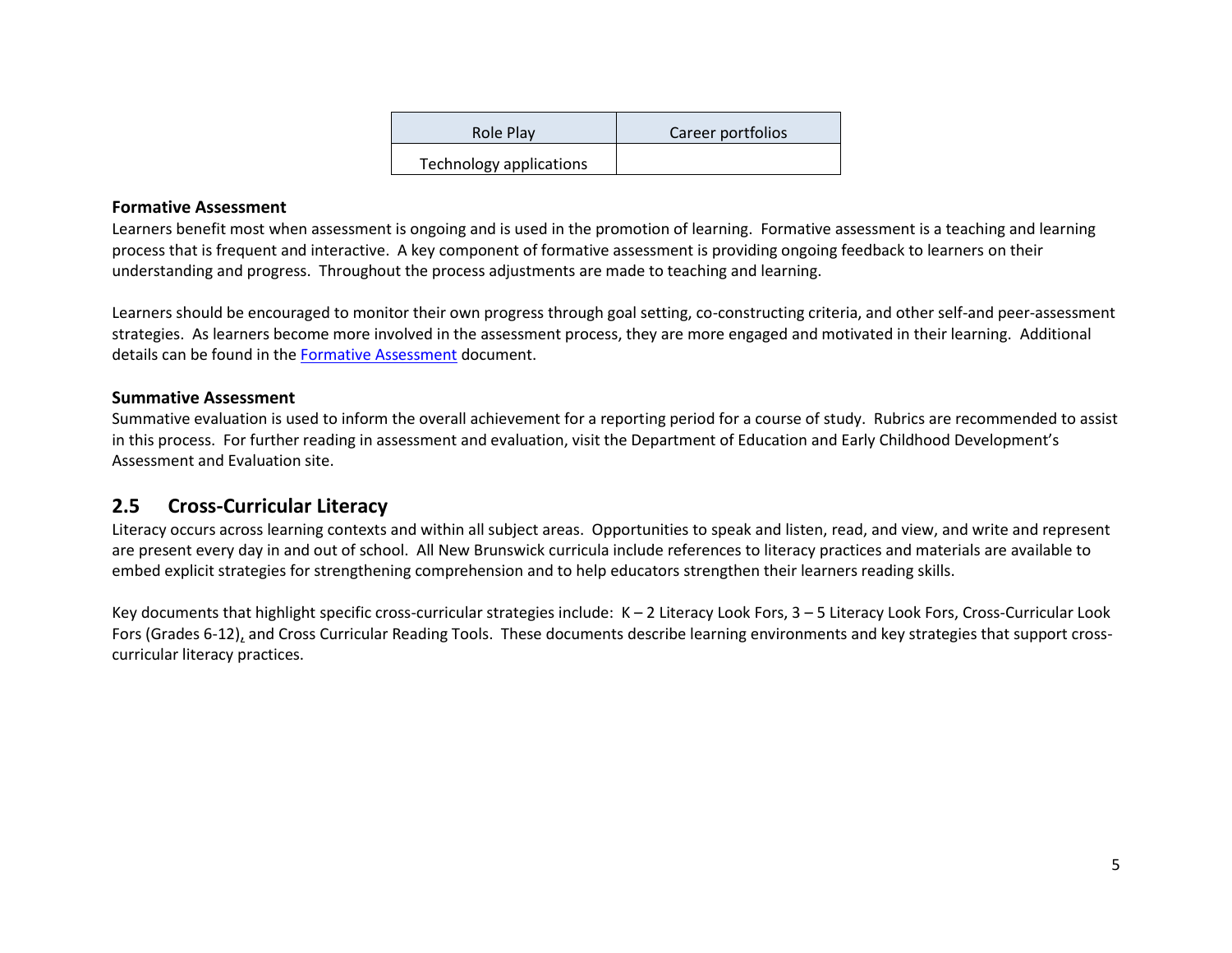# 3. Subject Specific Guidelines

### **3.1 Rationale**

#### **Dramatic Arts 110**

Dramatic Arts 110 is an introductory course designed for any student interested in developing skills related to creativity, performance, and production. This course is highly participatory and requires consistent attendance to facilitate the development of collaborative projects and student engagement in new experiences.

#### **Dramatic Arts 120**

Dramatic Arts 120 is a course that assumes an enhanced level of theatrical experience. Successful completion of Dramatic Arts 110 is highly encouraged, but not required. In collaboration with their teacher and peers, students are encouraged to direct their learning and decide how to demonstrate the acquisition of skills. Students will collect evidence of learning and expand upon the skills acquired in Dramatic Arts 110.

### **3.2 Course Description**

Dramatic Arts 110 is a performance-based course designed to encourage students to develop their dramatic skills through exposure to a variety of challenges and opportunities that require creative and higher-order thinking skills. Dramatic Arts 120 expands on the skills acquired in Dramatic Arts 110.

In each course, students will be required to work individually, independently, in small groups, and in larger ensembles. Projects and research activities are encouraged to be activity-based experiential learning. Students will be exposed to a wide range of dramatic conventions and styles for the purposes of creating, analyzing, conducting research, and performing. In Dramatic Arts 120, students will be expected to have more involvement and ownership of their learning and subsequent assessment.

Students may be required to work outside of the classroom (including individual/ensemble practice and studio rehearsal) due to the many and varied manifestations of theatre activities. Students are also strongly encouraged to participate in extracurricular and community-based opportunities.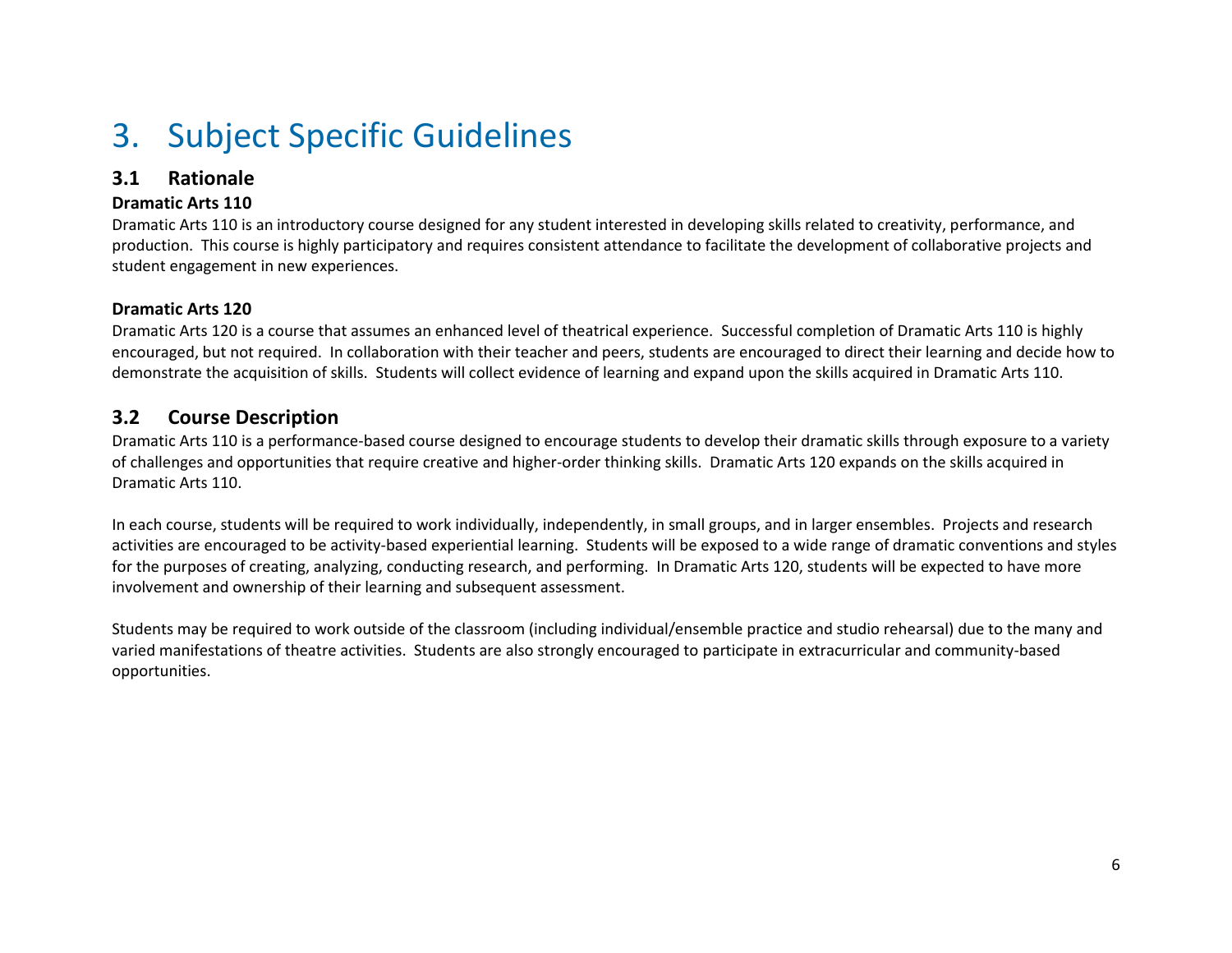### **3.3 Curriculum Organizers and Outcomes**

#### **Organizers**

Dramatic Arts 110 and 120 curricula has been divided into 3 strands. Each strand consists of prescribed learning outcomes that share a common focus.

- **Create** (Creating, Making and Presenting)
- **Connect** (Understanding and Connecting Context of Time, Place and Community)
- **Communicate** (Perceiving, Reflecting and Responding)

These three strands promote and support a balanced, comprehensive, and developmental program. It is of the utmost importance that all outcomes are addressed, thereby ensuring the intended breadth of all programs.

#### **Outcomes**

The New Brunswick Curriculum is stated in terms of general curriculum outcomes, specific curriculum outcomes and achievement indicators.

*General Curriculum Outcomes (GCOs)* are overarching statements about what learners are expected to learn in each strand.

- **1. Create**: Creating, making, and presenting involves creative and technical development; that is, their ability to use and manipulate media – images, words, sound, silence, and movement, to create art that expresses and communicates ideas and feelings. Through this work, learners provide evidence of achievement, both as the work is being developed and in its final form.
- **2. Connect**: This strand focuses on evidence, knowledges, understanding, and valuing the arts in a variety of contexts.
- **3. Communicate:** This strand is concerned with the ability to respond critically to art works through increasing knowledge and understandings of, and responses to, the expressive qualities of art works.

*Specific Curriculum Outcomes (SCOs)* are statements that identify specific concepts and related skills underpinned by the understanding and knowledge attained by learners as required for a given grade.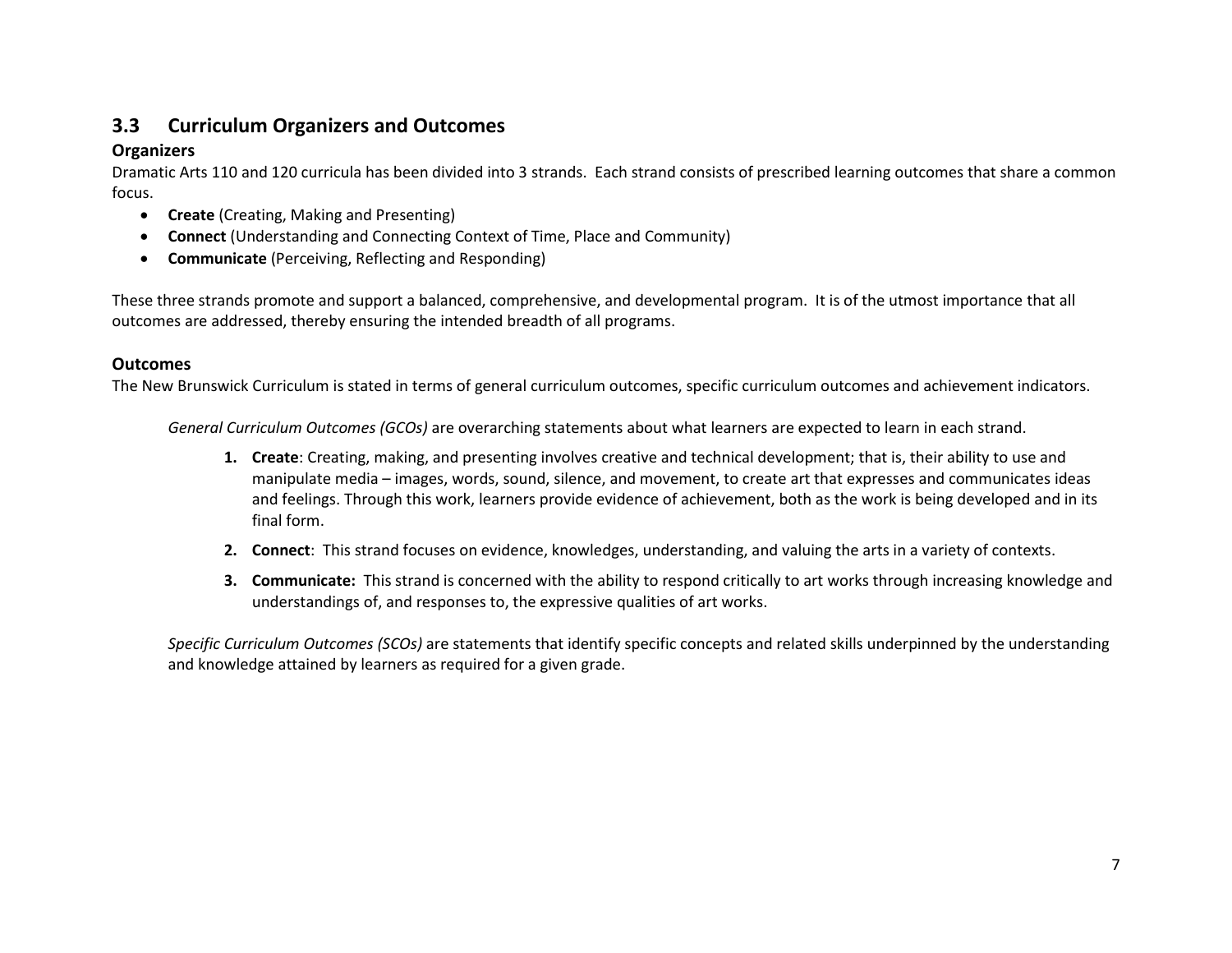#### **Guidelines for Implementation and Delivery of the Curriculum**

Dramatic Arts 110 and Dramatic Arts 120 are elective courses for learners with a special interest in the dramatic arts. It is suggested the course be offered with the following conditions:

- The content of this course requires a teacher who is knowledgeable in a variety of performance and dramatic genres. It is recommended that the course is facilitated by a teacher with expertise and/or experience in the dramatic arts.
- Teachers are strongly encouraged to seek partnerships with professional artists and organizations for support. Please refer to the Artist [in Residency Directory,](http://www2.gnb.ca/content/gnb/en/services/services_renderer.201088.html) managed by The Department of Tourism, Culture, and Heritage, as well as other arts-based agencies.
- It is important that students have access to a variety of resources and consumables, including teacher resources and textbooks, scripts, rehearsal materials, makeup, lighting equipment, and sound technology. School administration and subject area teachers are highly encouraged to discuss which materials are essential to positive experiences and student successes. Necessary materials may require storage facilities.
- Drama activities require space for exploration and movement; oftentimes, multiple groupings of students are involved. Students must be able to move around safely and the teacher must be able to move from group to group. Ideally, a studio space, such as an auditorium or theatre, is used. Regular classrooms can be used provided a large and open space can be created. For example, a classroom with moveable desks and chairs or a cafeteria can accommodate large groups.
- The area should be sufficiently soundproofed to avoid disturbing other classes and should have access to changing and washroom facilities.
- Availability of sinks and water is critical during makeup studies.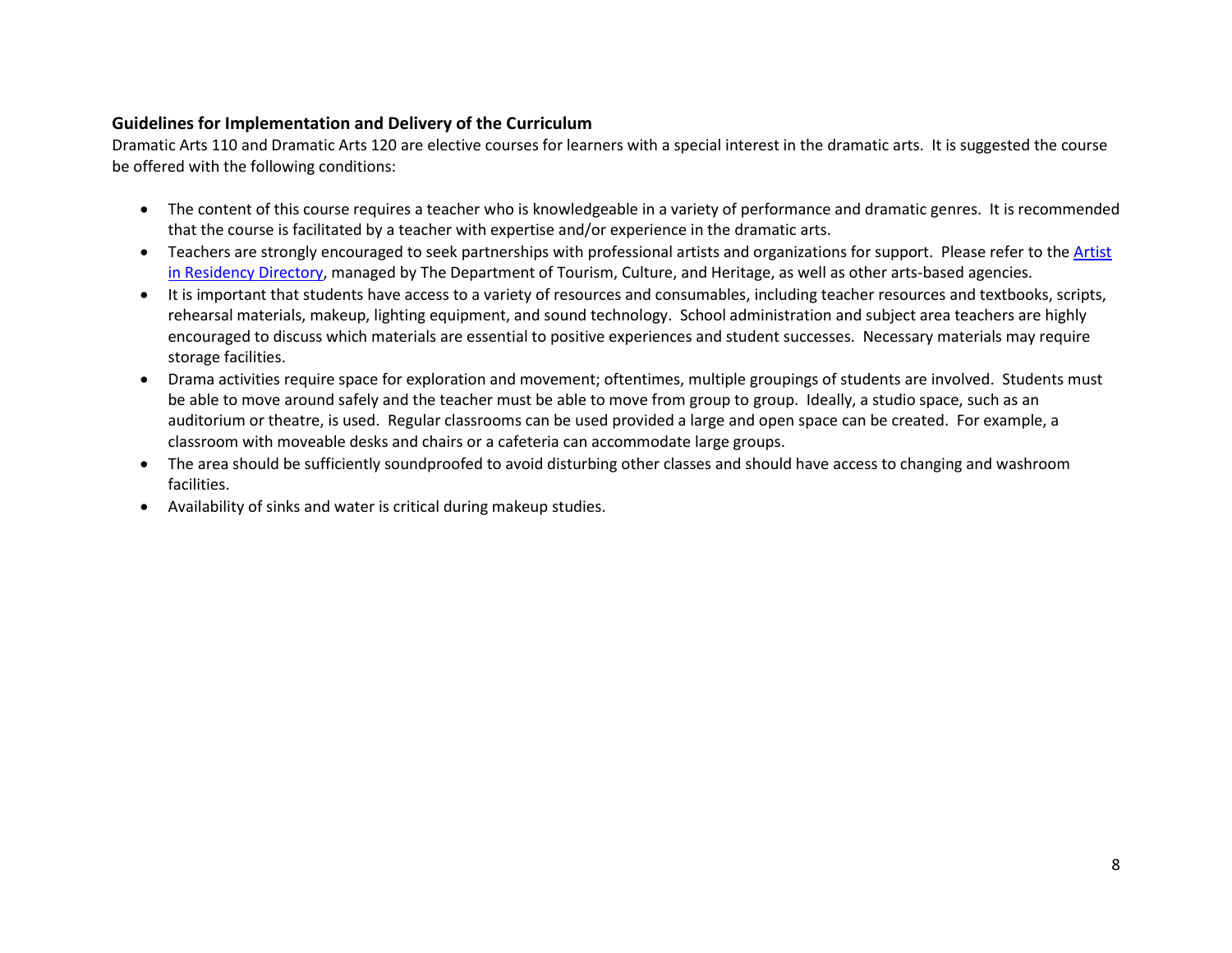# Learning Outcomes Summary Chart

## **Create**

| GCO <sub>1</sub> | Students will demonstrate proficiency in implementing the processes and elements involved in creating works of dramatic<br>art. |
|------------------|---------------------------------------------------------------------------------------------------------------------------------|
| SCO 1.1          | Students will practice and consistently implement voice and movement techniques.                                                |
| SCO 1.2          | Students will practice and consistently implement dramatic conventions.                                                         |

| GCO <sub>2</sub> | Students will create dramatic works individually and collaboratively to express meaning, ideas, and emotion. |
|------------------|--------------------------------------------------------------------------------------------------------------|
| SCO 2.1          | Students will demonstrate the collaborative process of creating a dramatic work.                             |
| SCO 2.2          | Students will develop skills in technical aspects of the dramatic process.                                   |
| SCO 2.3          | Students will apply practical terminology associated with the dramatic process.                              |

## **Connect**

| GCO <sub>3</sub> | Students will acquire knowledge of self and others through participation in and reflection on dramatic experience.   |
|------------------|----------------------------------------------------------------------------------------------------------------------|
|                  | SCO 3.1 Students will synthesize personal feedback and observation of others work to refine their dramatic practice. |
| SCO 3.2          | Students will demonstrate personal growth through participation and engagement in the dramatic process.              |

## **Communicate**

| GCO <sub>4</sub> | Students will express personal voice, cultural identity and perspectives using the skills, language and techniques of drama.    |
|------------------|---------------------------------------------------------------------------------------------------------------------------------|
| SCO 4.1          | Students will be able to demonstrate how the role of drama has developed in various contexts including historical and cultural. |
| SCO 4.2          | Students will critically respond to both their own work and the works of others.                                                |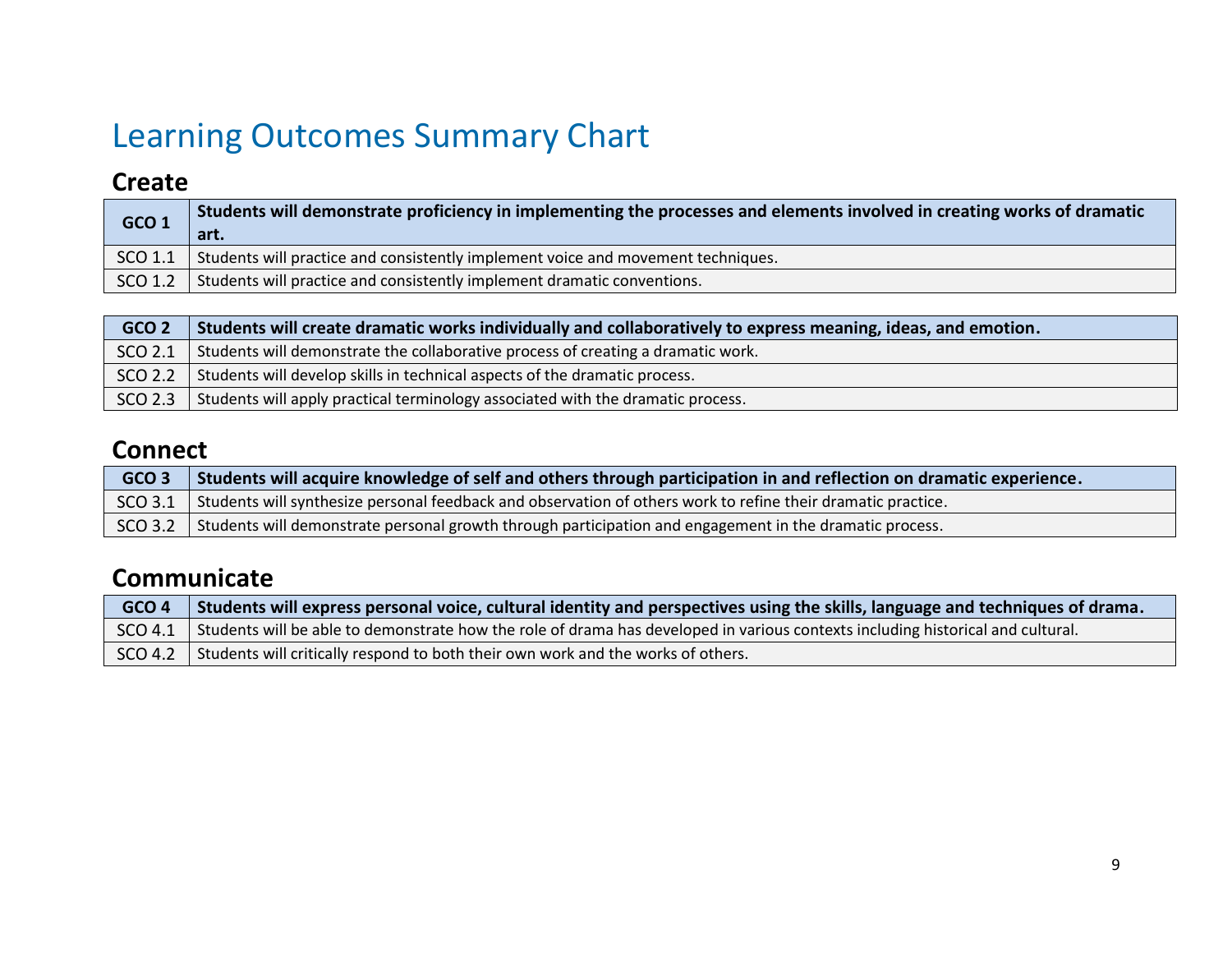# 4. Curriculum Outcomes

## **Create**

### **GCO 1 Students will demonstrate proficiency in implementing the processes and elements involved in creating works of dramatic art.**

| <b>SCO 1.1</b>                                                 | Students will practice and consistently implement voice and movement techniques.                                                                                                                                     |                                                                                                                                                                                                                                                                                   |                                                                                                                                                                                                                                                                 |  |  |
|----------------------------------------------------------------|----------------------------------------------------------------------------------------------------------------------------------------------------------------------------------------------------------------------|-----------------------------------------------------------------------------------------------------------------------------------------------------------------------------------------------------------------------------------------------------------------------------------|-----------------------------------------------------------------------------------------------------------------------------------------------------------------------------------------------------------------------------------------------------------------|--|--|
|                                                                | <b>Concepts and Content</b>                                                                                                                                                                                          | <b>Achievement Indicators 110</b>                                                                                                                                                                                                                                                 | <b>Achievement Indicators 120</b>                                                                                                                                                                                                                               |  |  |
| Body language:<br>Walk<br>$\bullet$<br>Voice:<br>Tone<br>Voice | Posture<br>Facial expressions<br>Pantomime<br>Space Work<br>Diction, Enunciation, Pronunciation<br>Projection<br><b>Breathing &amp; Posture</b><br>Pace & Rhythm<br><b>Modulation &amp; Pitch</b><br><b>Dynamics</b> | Demonstrate strategies to<br>physically and vocally embody<br>characters.<br>Make choices appropriate to the<br>context of the character, scene or<br>dramatic work.<br>Demonstrate an understanding of<br>the importance of physical and<br>vocal warmups before<br>performance. | Demonstrate proficiency in their<br>ability to physically and vocally<br>embody characters.<br>Justify choices appropriate to the<br>context of the character, scene or<br>dramatic work.<br>Effectively lead physical and vocal<br>warmups before performance. |  |  |
| <b>Resources</b>                                               |                                                                                                                                                                                                                      |                                                                                                                                                                                                                                                                                   |                                                                                                                                                                                                                                                                 |  |  |
| <b>Video</b>                                                   | Website                                                                                                                                                                                                              | <b>Texts</b><br>2006.<br>Press, 1986.                                                                                                                                                                                                                                             | Jones, Justine, and Mary Ann Kelly. Improv Ideas:<br>A Book of Games and Lists. Meriwether Pub.,<br>Spolin, Viola. Theatre Games for the Classroom: A<br>Teachers Handbook. Northwestern University                                                             |  |  |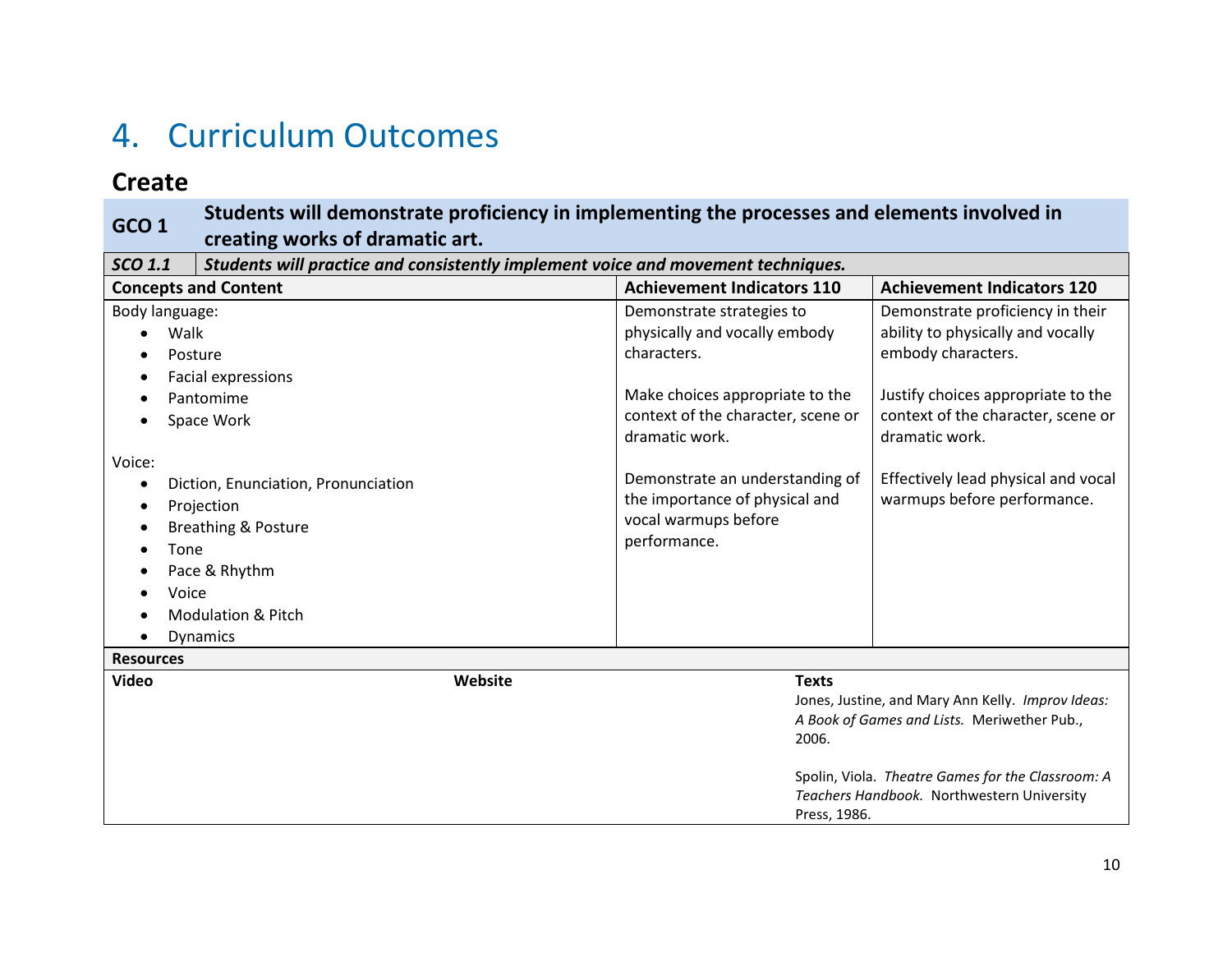| SCO 1.2                     | Students will practice and consistently implement dramatic conventions. |                   |                                      |              |                                                  |  |
|-----------------------------|-------------------------------------------------------------------------|-------------------|--------------------------------------|--------------|--------------------------------------------------|--|
|                             | <b>Concepts and Content</b>                                             |                   | <b>Achievement Indicators 110</b>    |              | <b>Achievement Indicators 120</b>                |  |
| Improvisational techniques  |                                                                         |                   | Demonstrate strategies to            |              | Consistently demonstrate various                 |  |
| Character choices           |                                                                         |                   | embody characters.                   |              | strategies to embody characters.                 |  |
| Imagination                 |                                                                         |                   |                                      |              |                                                  |  |
|                             | <b>Emotional wants and stakes</b>                                       |                   | Justify choices made in              |              | Justify choices they make in                     |  |
| Tactics                     |                                                                         |                   | developing a character.              |              | developing a character.                          |  |
| Sensory awareness           |                                                                         |                   |                                      |              |                                                  |  |
|                             | Variations in conventions based on media (Film vs Stage, musical vs     |                   | Embody a character distinct from     |              | Effectively embody a character                   |  |
| play, stage vs radio, etc.) |                                                                         |                   | themselves.                          |              | distinct from themselves.                        |  |
| Resources                   |                                                                         |                   |                                      |              |                                                  |  |
| Video                       |                                                                         | <b>Websites</b>   |                                      | <b>Texts</b> |                                                  |  |
|                             |                                                                         | TheatreFolk.com   |                                      |              | Irvine, Kirsty Cunningham, et al. Drama Works.   |  |
|                             |                                                                         | DramaNotebook.com | Emond Montgomery Publications, 2013. |              |                                                  |  |
|                             |                                                                         | <b>BBC.com</b>    |                                      |              |                                                  |  |
|                             |                                                                         |                   |                                      |              | Pura, Talia. Stages: Creative Ideas for Teaching |  |
|                             |                                                                         |                   |                                      |              | Drama. J. Gordon Shillingford Publishing, 2013   |  |
|                             |                                                                         |                   |                                      |              | Tanner, Fran Averett. Basic Drama Projects.      |  |
|                             |                                                                         |                   |                                      |              | Perfection Learning, 2015.                       |  |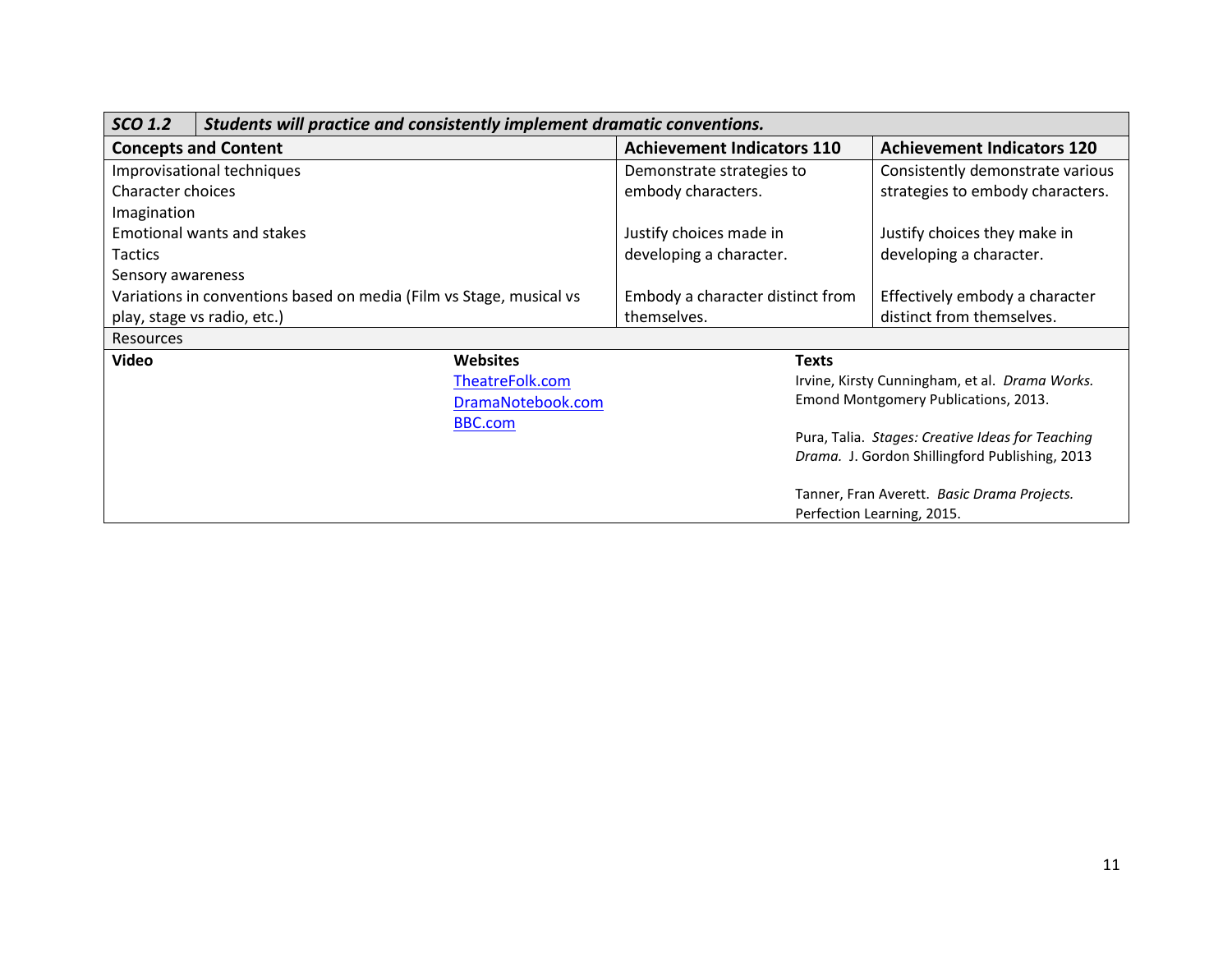|                  | emotion.                                                                         |                                     |                                                                 |
|------------------|----------------------------------------------------------------------------------|-------------------------------------|-----------------------------------------------------------------|
| <b>SCO 2.1</b>   | Students will demonstrate the collaborative process of creating a dramatic work. |                                     |                                                                 |
|                  | <b>Concepts and Content</b>                                                      | <b>Achievement Indicators 110</b>   | <b>Achievement Indicators 120</b>                               |
|                  | Various text forms including:                                                    | Apply feedback from peers and       | Consistently apply feedback from                                |
| $\bullet$        | Scene study                                                                      | teacher to the creative process     | peers and teacher to the creative                               |
|                  | Monologues (classical, contemporary, original)                                   | and work created.                   | process and work created.                                       |
|                  | <b>Dialogues</b>                                                                 |                                     |                                                                 |
| $\bullet$        | Choral speaking                                                                  | Integrate individual choices with   | Effectively integrate individual                                |
|                  | 1 act plays                                                                      | the choices of others.              | choices with the choices of                                     |
|                  | Micro drama                                                                      |                                     | others.                                                         |
|                  |                                                                                  | Develop skills to interpret various |                                                                 |
|                  | Interaction and chemistry:                                                       | forms of text through exposure to   | Demonstrate ability to interpret                                |
| $\bullet$        | Cohesion                                                                         | multiple genres.                    | various forms of text in multiple<br>genres, including works of |
| ٠                | Relationships with others                                                        |                                     | Canadian playwrights.                                           |
|                  | Participating willingly and positively in the collaborative                      |                                     |                                                                 |
|                  | process                                                                          |                                     |                                                                 |
|                  | Group dynamics                                                                   |                                     |                                                                 |
| <b>Resources</b> |                                                                                  |                                     |                                                                 |
| <b>Video</b>     | Website                                                                          | <b>Texts</b>                        |                                                                 |
|                  |                                                                                  |                                     | Irvine, Kirsty Cunningham, et al. Drama Works.                  |
|                  |                                                                                  |                                     | Emond Montgomery Publications, 2013.                            |
|                  |                                                                                  |                                     | Pura, Talia. Stages: Creative Ideas for Teaching                |
|                  |                                                                                  |                                     | Drama. J. Gordon Shillingford Publishing, 2013.                 |
|                  |                                                                                  |                                     | Levy, Gavin. 275 Acting Games, Connected: A                     |
|                  |                                                                                  |                                     | Comprehensive Workbook of Theatre Games for                     |
|                  |                                                                                  |                                     | Developing Acting Skills. Meriwether Pub., 2010.                |

### **GCO 2 Students will create dramatic works individually and collaboratively to express meaning, ideas, and emotion.**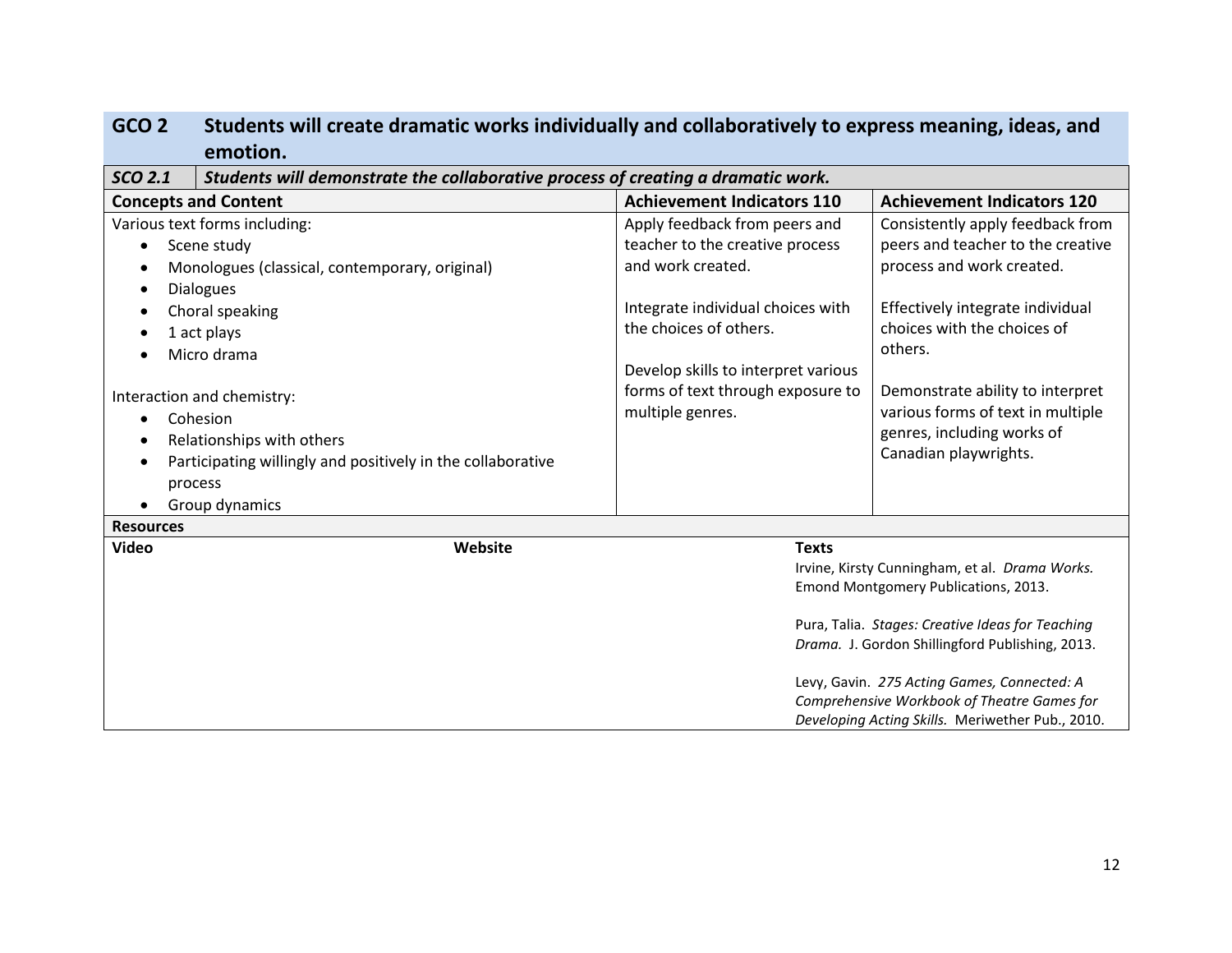| <b>SCO 2.2</b>   | Students will develop skills in technical aspects of the dramatic process. |                             |                                    |                    |                                             |  |
|------------------|----------------------------------------------------------------------------|-----------------------------|------------------------------------|--------------------|---------------------------------------------|--|
|                  | <b>Concepts and Content</b>                                                |                             | <b>Achievement Indicators 110</b>  |                    | <b>Achievement Indicators 120</b>           |  |
| Props            |                                                                            |                             | Demonstrate understanding of       |                    | Effectively communicate the                 |  |
| Costuming        |                                                                            |                             | the purpose of technical skills.   |                    | purpose of technical skills and             |  |
|                  | Makeup and Hair Design                                                     |                             |                                    |                    | how these skills contribute to the          |  |
| House management |                                                                            |                             | Demonstrate understanding of       |                    | literal and figurative portrayal of a       |  |
| Stage management |                                                                            |                             | how technical aspects can          |                    | dramatic work.                              |  |
| Sound            |                                                                            |                             | contribute to the literal and      |                    |                                             |  |
| Lighting         |                                                                            |                             | figurative portrayal of a dramatic |                    | Demonstrate efforts in production           |  |
| Set design       |                                                                            |                             | work.                              |                    | and publicity of a dramatic work.           |  |
| Stage crew       |                                                                            |                             |                                    |                    |                                             |  |
|                  | Publicity/Social media use                                                 |                             |                                    |                    |                                             |  |
| Producing        |                                                                            |                             |                                    |                    |                                             |  |
| <b>Resources</b> |                                                                            |                             |                                    |                    |                                             |  |
| Video            |                                                                            | <b>Websites</b>             |                                    | <b>Texts</b>       |                                             |  |
|                  | YouTube Makeup tutorials                                                   | Broadway.com                |                                    |                    | Schanker, Harry H., and Katherine Anne      |  |
|                  |                                                                            | TheTechniciansToolbox.co.uk |                                    |                    | Ommanney. The Stage and the School. Braille |  |
|                  |                                                                            | The Stage and the School    |                                    | Jymico Inc., 2004. |                                             |  |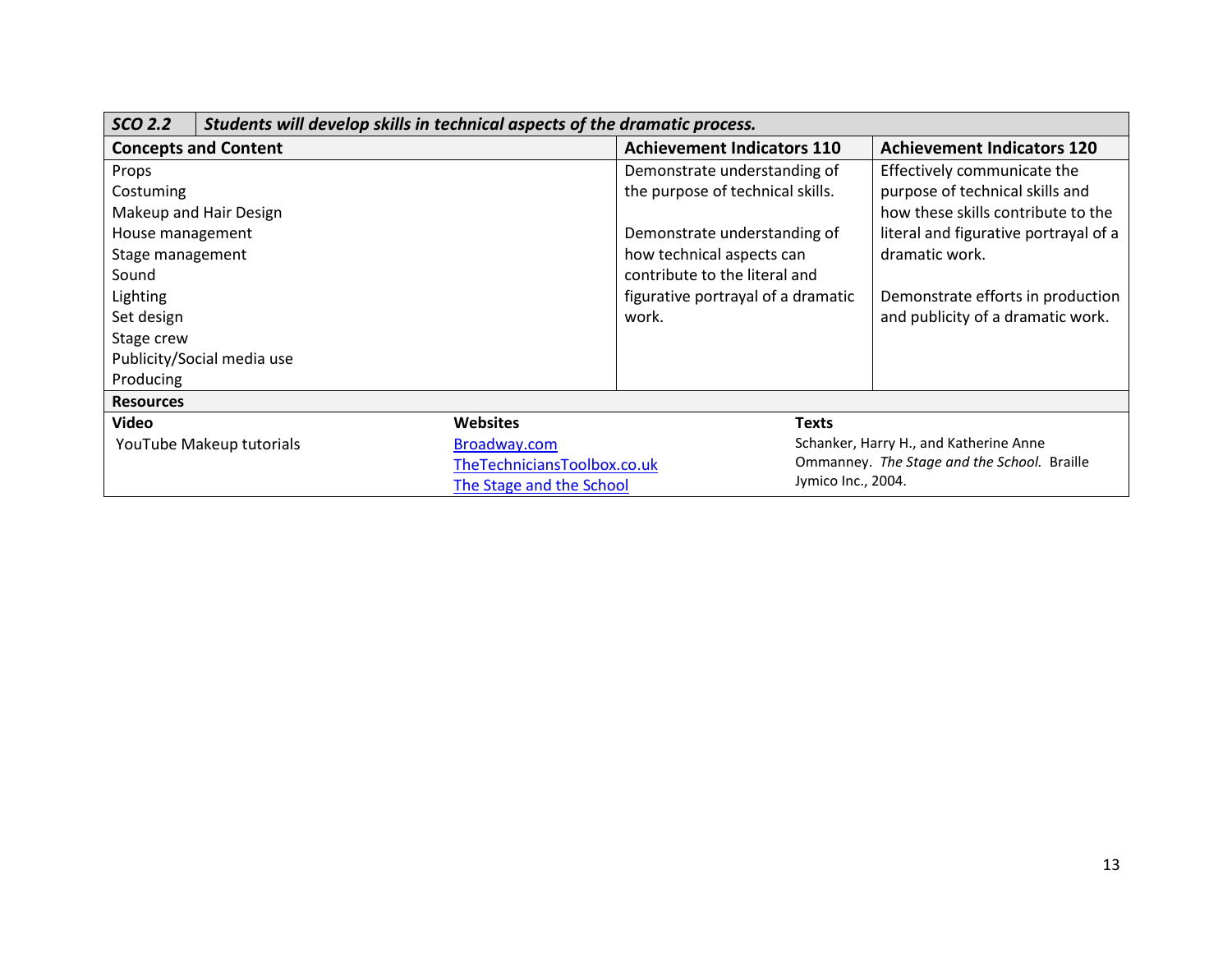| Students will apply practical terminology associated with the dramatic process.<br><b>SCO 2.3</b> |                                       |                          |                                   |                    |                                                                                       |
|---------------------------------------------------------------------------------------------------|---------------------------------------|--------------------------|-----------------------------------|--------------------|---------------------------------------------------------------------------------------|
|                                                                                                   | <b>Concepts and Content</b>           |                          | <b>Achievement Indicators 110</b> |                    | <b>Achievement Indicators 120</b>                                                     |
|                                                                                                   | Build and analyze a script            |                          | Justify choices made as a         |                    | Justify why they choose a role to                                                     |
| Choosing a part                                                                                   |                                       |                          | character.                        |                    | explore.                                                                              |
|                                                                                                   | Blocking, levels, and stage direction |                          |                                   |                    |                                                                                       |
| Giving and taking focus                                                                           |                                       |                          | Demonstrate skill in specific and |                    | Demonstrate proficiency in                                                            |
| <b>Transitions</b>                                                                                |                                       |                          | constructive critique of self and |                    | critique of themselves and others.                                                    |
|                                                                                                   |                                       |                          | others.                           |                    | Consistently apply stage direction                                                    |
|                                                                                                   |                                       |                          |                                   |                    | to improve performance.                                                               |
|                                                                                                   |                                       |                          | Demonstrate competency in basic   |                    |                                                                                       |
|                                                                                                   |                                       |                          | stage direction.                  |                    | Effectively design stage direction                                                    |
|                                                                                                   |                                       |                          |                                   |                    | for performance.                                                                      |
| <b>Resources</b>                                                                                  |                                       |                          |                                   |                    |                                                                                       |
| <b>Video</b>                                                                                      |                                       | Website                  |                                   | <b>Texts</b>       |                                                                                       |
|                                                                                                   |                                       | The Stage and the School |                                   |                    | Irvine, Kirsty Cunningham, et al. Drama Works.                                        |
|                                                                                                   |                                       |                          |                                   |                    | Emond Montgomery Publications, 2013.                                                  |
|                                                                                                   |                                       |                          |                                   |                    |                                                                                       |
|                                                                                                   |                                       |                          |                                   |                    | Schanker, Harry H., and Katherine Anne<br>Ommanney. The Stage and the School. Braille |
|                                                                                                   |                                       |                          |                                   | Jymico Inc., 2004. |                                                                                       |
|                                                                                                   |                                       |                          |                                   |                    |                                                                                       |
|                                                                                                   |                                       |                          |                                   |                    | Tanner, Fran Averett. Basic Drama Projects.                                           |
|                                                                                                   |                                       |                          |                                   |                    | Perfection Learning, 2015.                                                            |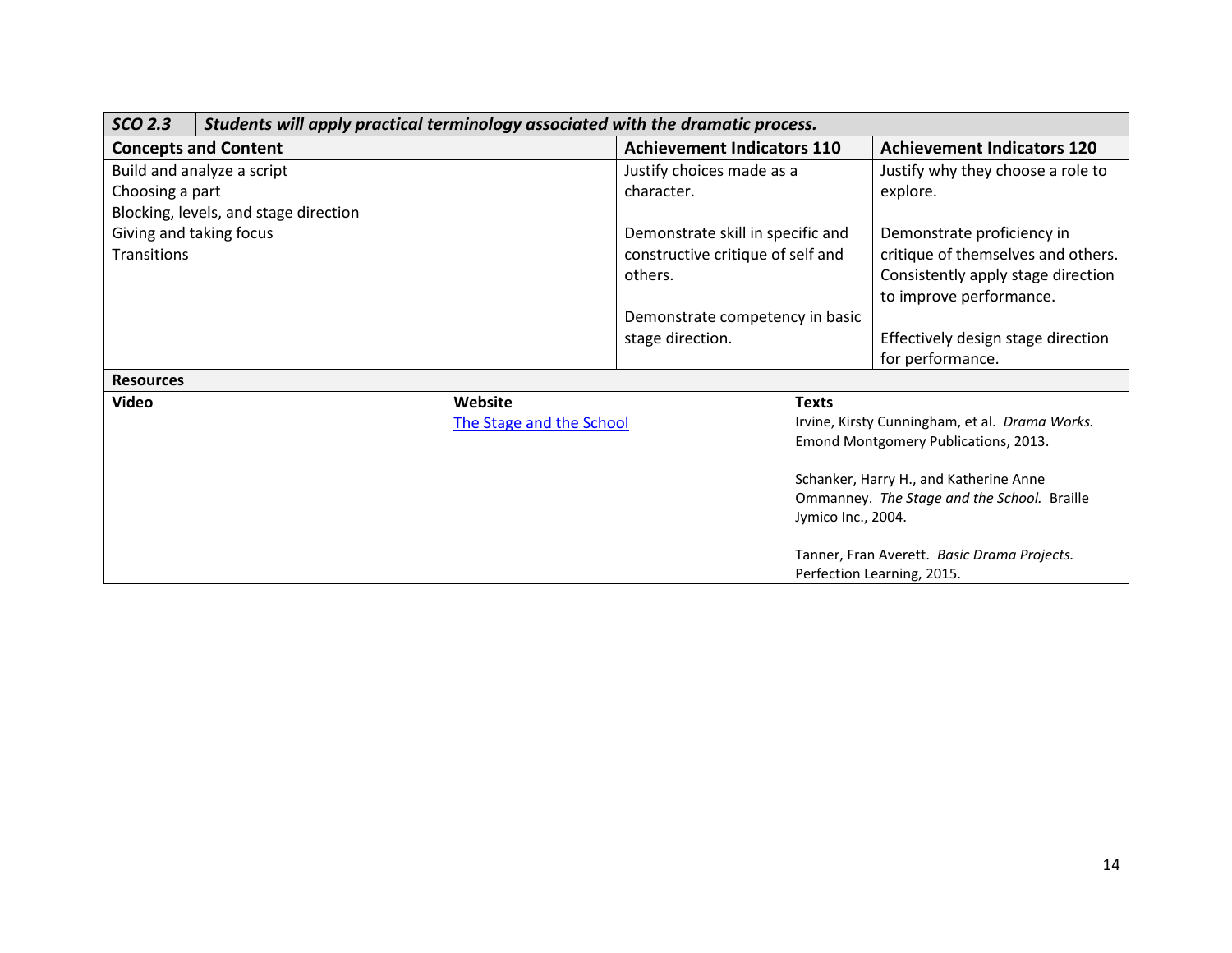| aramatic experience.                                                                                                           |                                                                     |                                    |              |                                               |  |
|--------------------------------------------------------------------------------------------------------------------------------|---------------------------------------------------------------------|------------------------------------|--------------|-----------------------------------------------|--|
| <b>SCO 3.1</b><br>Students will synthesize personal feedback and observation of others work to refine their dramatic practice. |                                                                     |                                    |              |                                               |  |
| <b>Concepts and Content</b>                                                                                                    |                                                                     | <b>Achievement Indicators 110</b>  |              | <b>Achievement Indicators 120</b>             |  |
| Team building activities                                                                                                       |                                                                     | Apply strategies associated with   |              | Effectively and consistently apply            |  |
| Improvisation and situational scenes                                                                                           |                                                                     | effective group dynamics.          |              | strategies associated with                    |  |
|                                                                                                                                | Self-assessment through formal and informal feedback (formative and |                                    |              | effective group dynamics.                     |  |
| summative assessment)                                                                                                          |                                                                     | Reflect on their personal growth   |              |                                               |  |
|                                                                                                                                | Co-constructing criteria for rubrics and other forms of assessment  | using various forms of expression. |              | Reflect on their personal growth              |  |
|                                                                                                                                |                                                                     |                                    |              | using various forms of expression.            |  |
|                                                                                                                                |                                                                     |                                    |              |                                               |  |
|                                                                                                                                |                                                                     |                                    |              | Demonstrate the ability to                    |  |
|                                                                                                                                |                                                                     |                                    |              | articulate the artistic growth in             |  |
|                                                                                                                                |                                                                     |                                    |              | others.                                       |  |
| <b>Resources</b>                                                                                                               |                                                                     |                                    |              |                                               |  |
| <b>Video</b>                                                                                                                   | Website                                                             |                                    | Text         |                                               |  |
|                                                                                                                                | Can-i-get-a.com: Improv suggestions at the                          |                                    |              | Johnston, Chris, and Ken Livingstone. Drama   |  |
|                                                                                                                                | touch of a button                                                   |                                    |              | Games for Those Who like to Say No. Nick Hern |  |
|                                                                                                                                |                                                                     |                                    | Books, 2016. |                                               |  |

### *GCO 3 Students will acquire knowledge of self and others through participation in and reflection on dramatic experience.*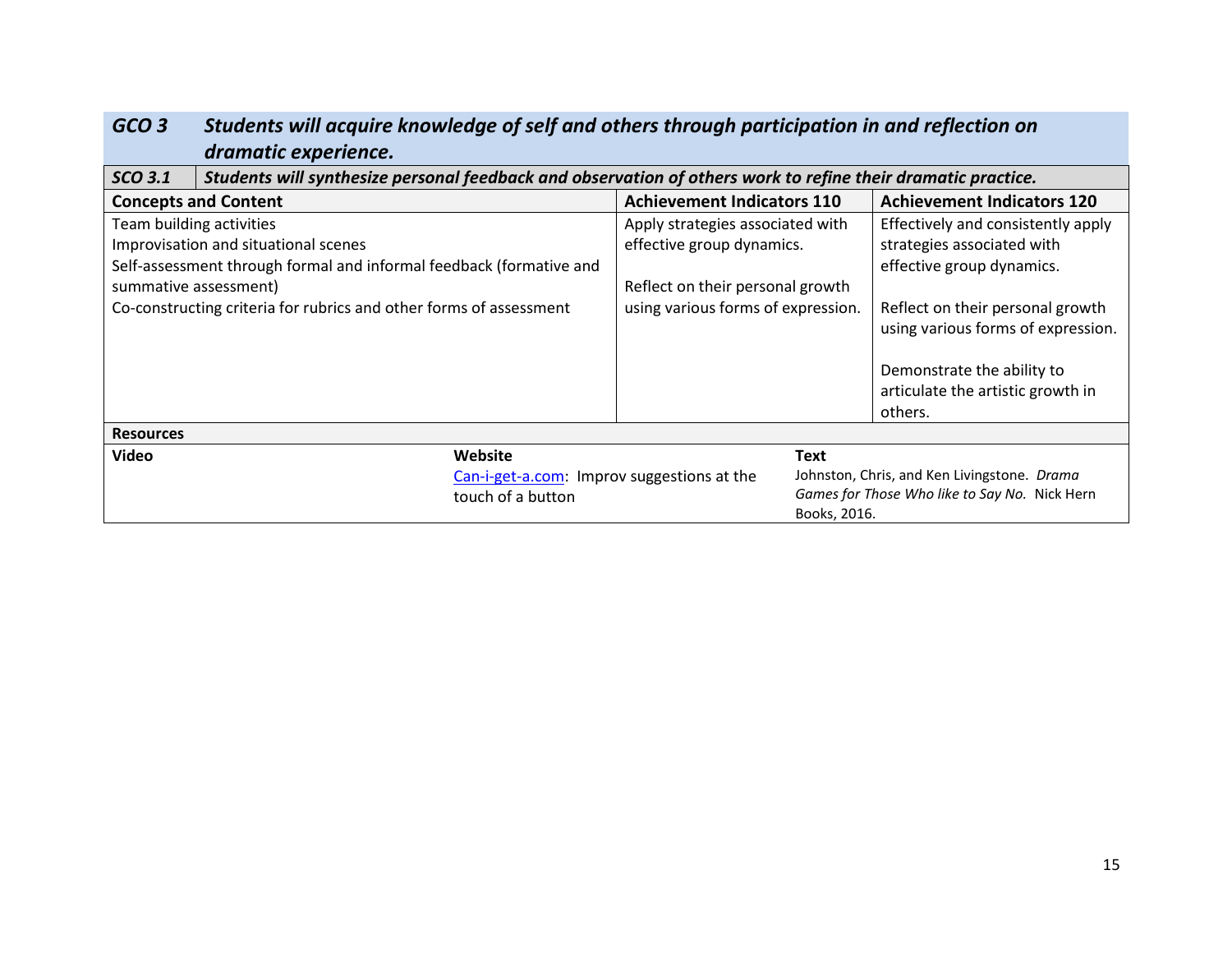| <b>SCO 3.2</b>                  | Students will demonstrate personal growth through participation and engagement in the dramatic process. |                                                  |                                                   |                                               |  |
|---------------------------------|---------------------------------------------------------------------------------------------------------|--------------------------------------------------|---------------------------------------------------|-----------------------------------------------|--|
| <b>Concepts and Content</b>     |                                                                                                         |                                                  | <b>Achievement Indicators 110</b>                 | <b>Achievement Indicators 120</b>             |  |
| Journaling                      |                                                                                                         |                                                  | Evaluate progress and personal                    | Analyze progress and personal                 |  |
| Interviewing/Conferencing       |                                                                                                         |                                                  | growth throughout the semester.                   | growth throughout the semester.               |  |
| <b>Theatre Games</b>            |                                                                                                         |                                                  |                                                   |                                               |  |
| Monologues/dialogues            |                                                                                                         |                                                  | Develop personal growth goals                     | Independently develop personal                |  |
| Theatre reviews                 |                                                                                                         |                                                  | with guidance and create                          | growth goals and create                       |  |
| Self and peer assessment        |                                                                                                         | strategies for improvement as                    | strategies for improvement as                     |                                               |  |
| Post-performance deconstruction |                                                                                                         | needed.                                          | needed.                                           |                                               |  |
| <b>Audition skills</b>          |                                                                                                         |                                                  |                                                   |                                               |  |
| <b>Resources</b>                |                                                                                                         |                                                  |                                                   |                                               |  |
| <b>Video</b>                    |                                                                                                         | Website                                          | <b>Texts</b>                                      |                                               |  |
|                                 |                                                                                                         | Theatrefolk.com                                  |                                                   | Franco, Betsy. 21 Monologues for Teen Actors. |  |
|                                 |                                                                                                         | Cats on the Keyboard, 2011.                      |                                                   |                                               |  |
|                                 |                                                                                                         | Irvine, Kirsty Cunningham, et al. Drama Works.   |                                                   |                                               |  |
|                                 |                                                                                                         | Emond Montgomery Publications, 2013.             |                                                   |                                               |  |
|                                 |                                                                                                         |                                                  | Kimmel, Mike, and Anita Barone. Acting Scenes for |                                               |  |
|                                 |                                                                                                         |                                                  | Kids and Tweens: 60 Original Comedy and Drama     |                                               |  |
|                                 |                                                                                                         | Scenes for Young Actors. Ben Rose Creative Arts, |                                                   |                                               |  |
|                                 |                                                                                                         |                                                  | 2017.                                             |                                               |  |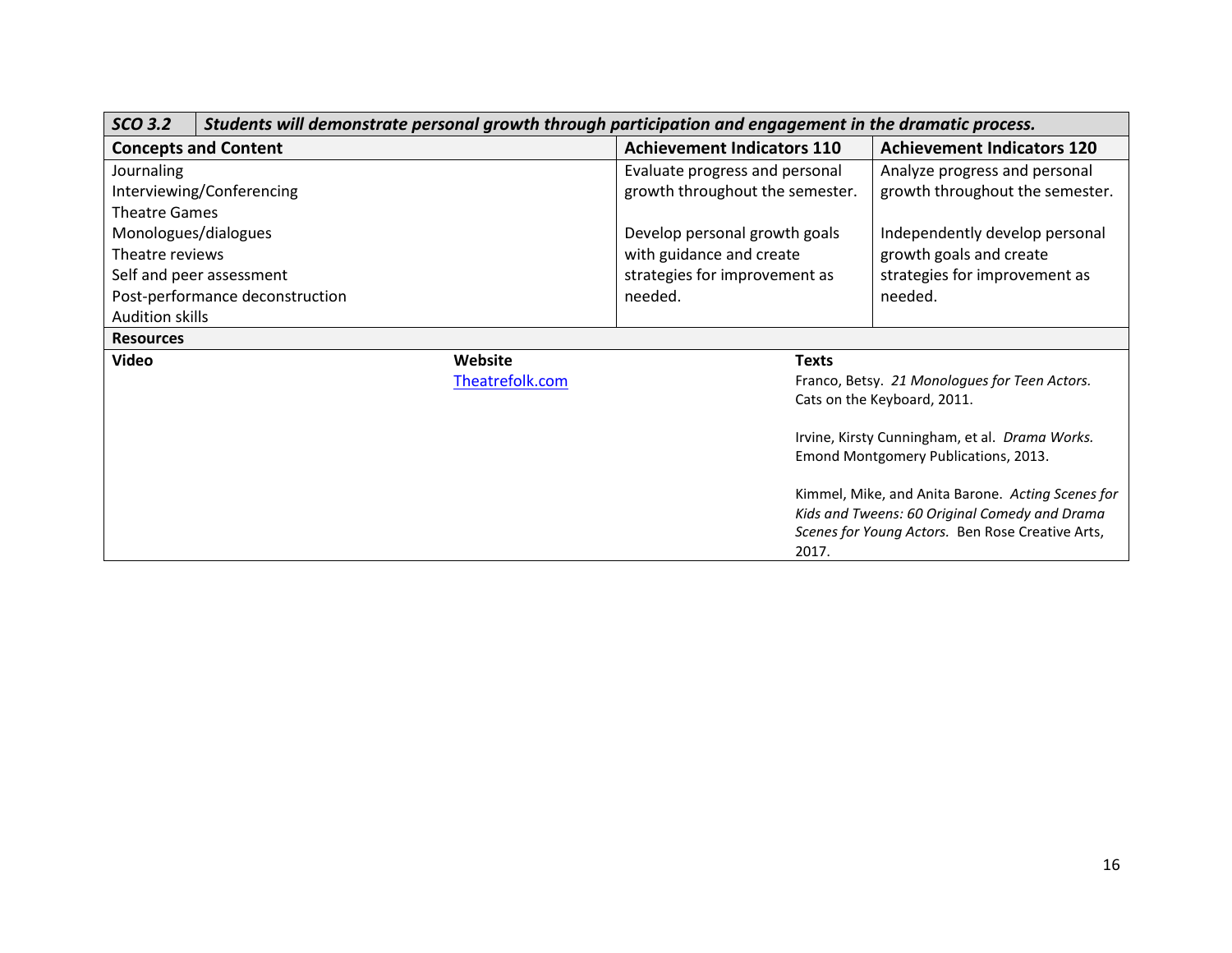| GCO <sub>4</sub>                                   | Students will express personal voice, cultural identity and perspectives using the skills, language and              |         |                                                  |                                                   |  |  |  |
|----------------------------------------------------|----------------------------------------------------------------------------------------------------------------------|---------|--------------------------------------------------|---------------------------------------------------|--|--|--|
|                                                    | techniques of drama.                                                                                                 |         |                                                  |                                                   |  |  |  |
| SCO 4.1                                            | Students will be able to demonstrate understanding of the role of drama in various contexts including historical and |         |                                                  |                                                   |  |  |  |
|                                                    | cultural.                                                                                                            |         |                                                  |                                                   |  |  |  |
| <b>Concepts and Content</b>                        |                                                                                                                      |         | <b>Achievement Indicators 110</b>                | <b>Achievement Indicators 120</b>                 |  |  |  |
| Benefits of storytelling:                          |                                                                                                                      |         | Discuss why oral tradition                       | Demonstrate the impact of oral                    |  |  |  |
| Narration                                          |                                                                                                                      |         | continues to be important to                     | traditions through performance.                   |  |  |  |
| Movement                                           |                                                                                                                      |         | dramatic arts.                                   |                                                   |  |  |  |
| Pantomime                                          |                                                                                                                      |         |                                                  | Challenge bias and cultural                       |  |  |  |
| Tableaux                                           |                                                                                                                      |         | Identify bias and cultural                       | relativism, cultural appropriation                |  |  |  |
| The role of story and narrative, oral tradition    |                                                                                                                      |         | relativism, cultural appropriation,              | and stereotypes in dramatic                       |  |  |  |
| Power structures and prevailing societal attitudes |                                                                                                                      |         | and stereotypes in dramatic                      | works and justify their responses.                |  |  |  |
|                                                    |                                                                                                                      |         | works.                                           |                                                   |  |  |  |
| <b>Resources</b>                                   |                                                                                                                      |         |                                                  |                                                   |  |  |  |
| <b>Video</b>                                       |                                                                                                                      | Website | <b>Texts</b>                                     |                                                   |  |  |  |
|                                                    |                                                                                                                      |         | Irvine, Kirsty Cunningham, et al. Drama Works.   |                                                   |  |  |  |
|                                                    |                                                                                                                      |         | Emond Montgomery Publications, 2013.             |                                                   |  |  |  |
|                                                    |                                                                                                                      |         | Nyman, Debbie et al. Truth in Play: Drama        |                                                   |  |  |  |
|                                                    |                                                                                                                      |         | Strategies for Building Meaningful Performances. |                                                   |  |  |  |
|                                                    |                                                                                                                      |         | Playwrights Canada Press, 2014.                  |                                                   |  |  |  |
|                                                    |                                                                                                                      |         |                                                  | Maliseet & Mikmaq: First Nations in the Maritimes |  |  |  |
|                                                    |                                                                                                                      |         | - Robert M. Leavitt                              |                                                   |  |  |  |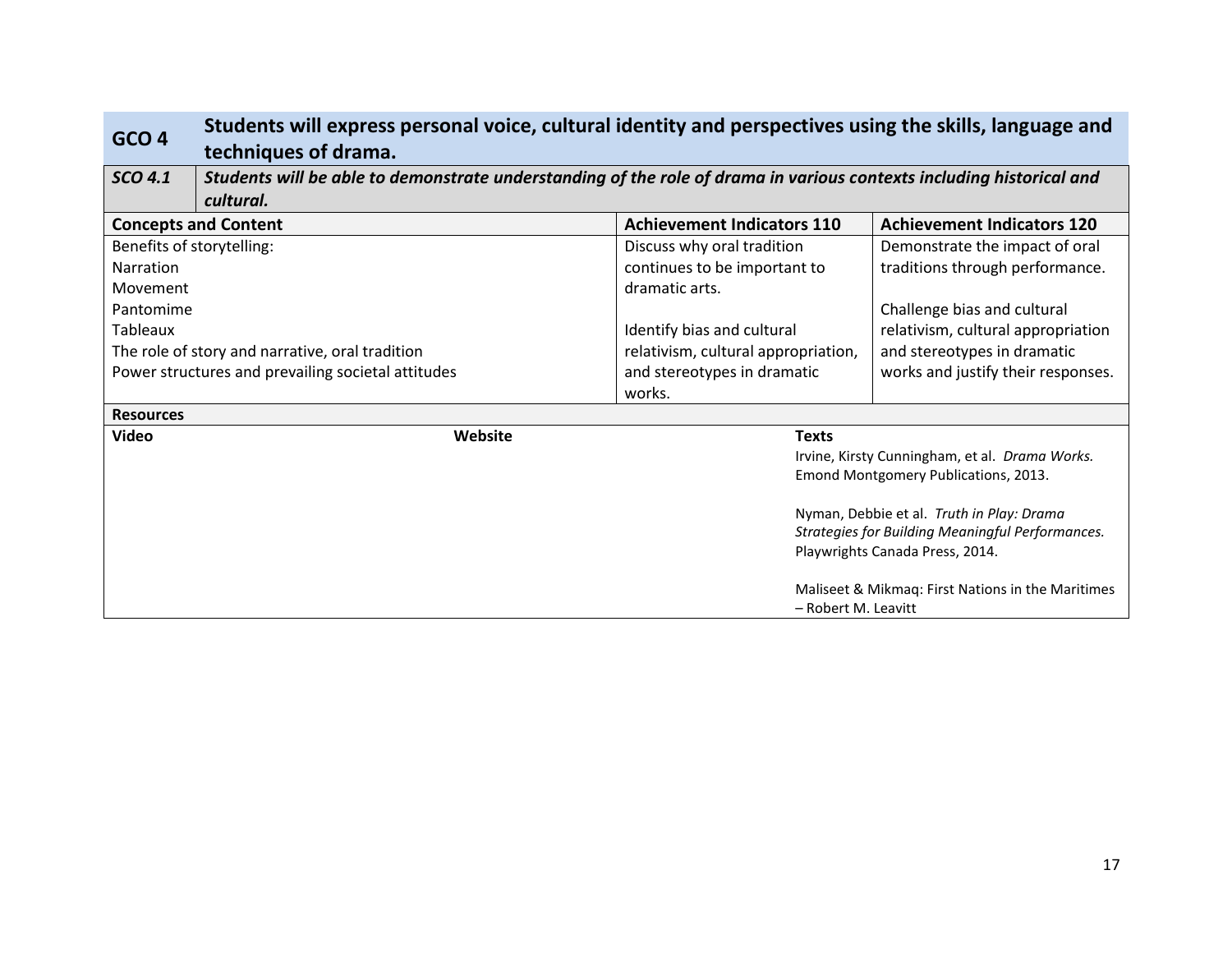| <b>SCO 4.2</b>                            | Students will critically respond to both their own work and the works of others. |                                                                   |                                                |  |  |
|-------------------------------------------|----------------------------------------------------------------------------------|-------------------------------------------------------------------|------------------------------------------------|--|--|
| <b>Concepts and Content</b>               |                                                                                  | <b>Achievement Indicators 110</b>                                 | <b>Achievement Indicators 120</b>              |  |  |
| Appropriateness of material considering:  |                                                                                  | Explore the concept of                                            | Identify whether content is                    |  |  |
| Community                                 |                                                                                  | appropriate content for specific                                  | appropriate for the intended                   |  |  |
| Age                                       |                                                                                  | audience.                                                         | audience.                                      |  |  |
| School                                    |                                                                                  |                                                                   |                                                |  |  |
| Context                                   |                                                                                  | Justify what makes an effective                                   | Execute an effective dramatic                  |  |  |
| Effectiveness of a piece of dramatic work |                                                                                  | dramatic work.                                                    | work.                                          |  |  |
| Theatre reviews                           |                                                                                  |                                                                   |                                                |  |  |
|                                           |                                                                                  | Demonstrate responsibility to                                     | Demonstrate responsibility to                  |  |  |
|                                           |                                                                                  | each other and to intended                                        | each other and to intended                     |  |  |
|                                           |                                                                                  | audience.                                                         | audience through a variety of                  |  |  |
|                                           |                                                                                  |                                                                   | genres.                                        |  |  |
|                                           |                                                                                  | Constructively contribute to class<br>activities and discussions. | Constructively contribute to and               |  |  |
|                                           |                                                                                  |                                                                   | lead class activities and                      |  |  |
|                                           |                                                                                  |                                                                   | discussions.                                   |  |  |
| <b>Resources</b>                          |                                                                                  |                                                                   |                                                |  |  |
| <b>Video</b>                              | Website                                                                          | <b>Text</b>                                                       |                                                |  |  |
|                                           |                                                                                  |                                                                   | Irvine, Kirsty Cunningham, et al. Drama Works. |  |  |
|                                           |                                                                                  |                                                                   | Emond Montgomery Publications, 2013.           |  |  |
|                                           |                                                                                  |                                                                   |                                                |  |  |
|                                           |                                                                                  |                                                                   | Co-constructed criteria for prior work         |  |  |
|                                           |                                                                                  |                                                                   | Variety of sample scripts to spark discussion  |  |  |
|                                           |                                                                                  |                                                                   |                                                |  |  |
|                                           |                                                                                  |                                                                   | Newspaper columns of theatre reviews           |  |  |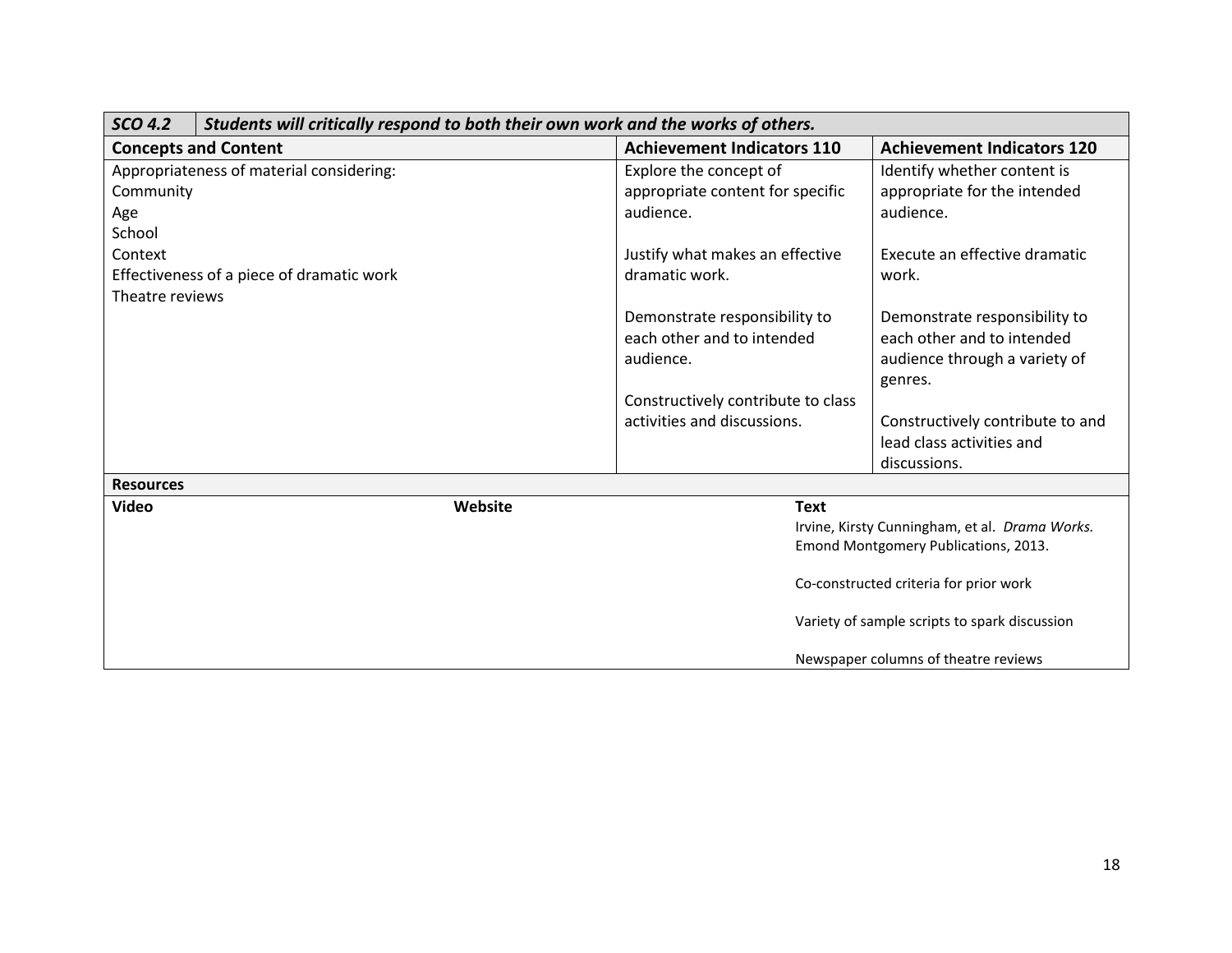# 5. Resource Suggestions

- Universal Design for Learning, Center for Applied Special Technology [\(CAST\)](http://www.cast.org/)
- Nelson, Loui Lord (2014). Design and Deliver: Planning and Teaching Using Universal Design for Learning. 1st Edition, Paul H. Brooks Publishing Co.
- Artist in Residency (Tourism, [Culture & Heritage/Education and Early Childhood Development\)](https://www2.gnb.ca/content/gnb/en/services/services_renderer.201088.Arts_-_Professional_Artists_-_Artist-in-Residency_School_Program_Grant_(Anglophone_Sector).html)
- [Broadway Teachers Workshop](https://www.broadwayteachinggroup.com/)
- Stratford Festival [Teaching Shakespeare School](https://www.stratfordfestival.ca/Learn/Teachers/Training/TeachingTheatre)
- [NB Provincial Middle/High School Drama Festival \(DramaFest\)](https://www.nbdramafest.com/)

#### **Websites:**

- [BBC.com](https://www.bbc.com/education/subjects/zbckjxs)
- [Broadway.com](https://www.broadway.com/)
- [Can-i-get-a.com](http://www.can-i-get-a.com/)
- [DramaNotebook.com](https://www.dramanotebook.com/)
- [TheatreFolk.com](https://www.theatrefolk.com/)
- [TheTechniciansToolbox.co.uk](http://thetechnicianstoolbox.co.uk/)
- [The Stage and the School](http://glencoe.mheducation.com/sites/0078616271/)

#### **Texts:**

- Franco, Betsy. *21 Monologues for Teen Actors.* Cats on the Keyboard, 2011.
- Irvine, Kirsty Cunningham, et al. *Drama Works.* Emond Montgomery Publications, 2013.
- Johnston, Chris, and Ken Livingstone. *Drama Games for Those Who like to Say No.* Nick Hern Books, 2016.
- Jones, Justine, and Mary Ann Kelly. *Improv Ideas: a Book of Games and Lists.* Meriwether Pub., 2006.
- Kimmel, Mike, and Anita Barone. *Acting Scenes for Kids and Tweens: 60 Original Comedy and Drama Scenes for Young Actors.* Ben Rose Creative Arts, 2017.
- Levy, Gavin. *275 Acting Games, Connected: A Comprehensive Workbook of Theatre Games for Developing Acting Skills.* Meriwether Pub., 2010.
- Nyman, Debbie et al. *Truth in Play: Drama Strategies for Building Meaningful Performances.* Playwrights Canada Press, 2014.
- Pura, Talia. *Stages: Creative Ideas for Teaching Drama.* J. Gordon Shillingford Publishing, 2013
- Schanker, Harry H., and Katherine Anne Ommanney. *The Stage and the School.* Braille Jymico Inc., 2004.